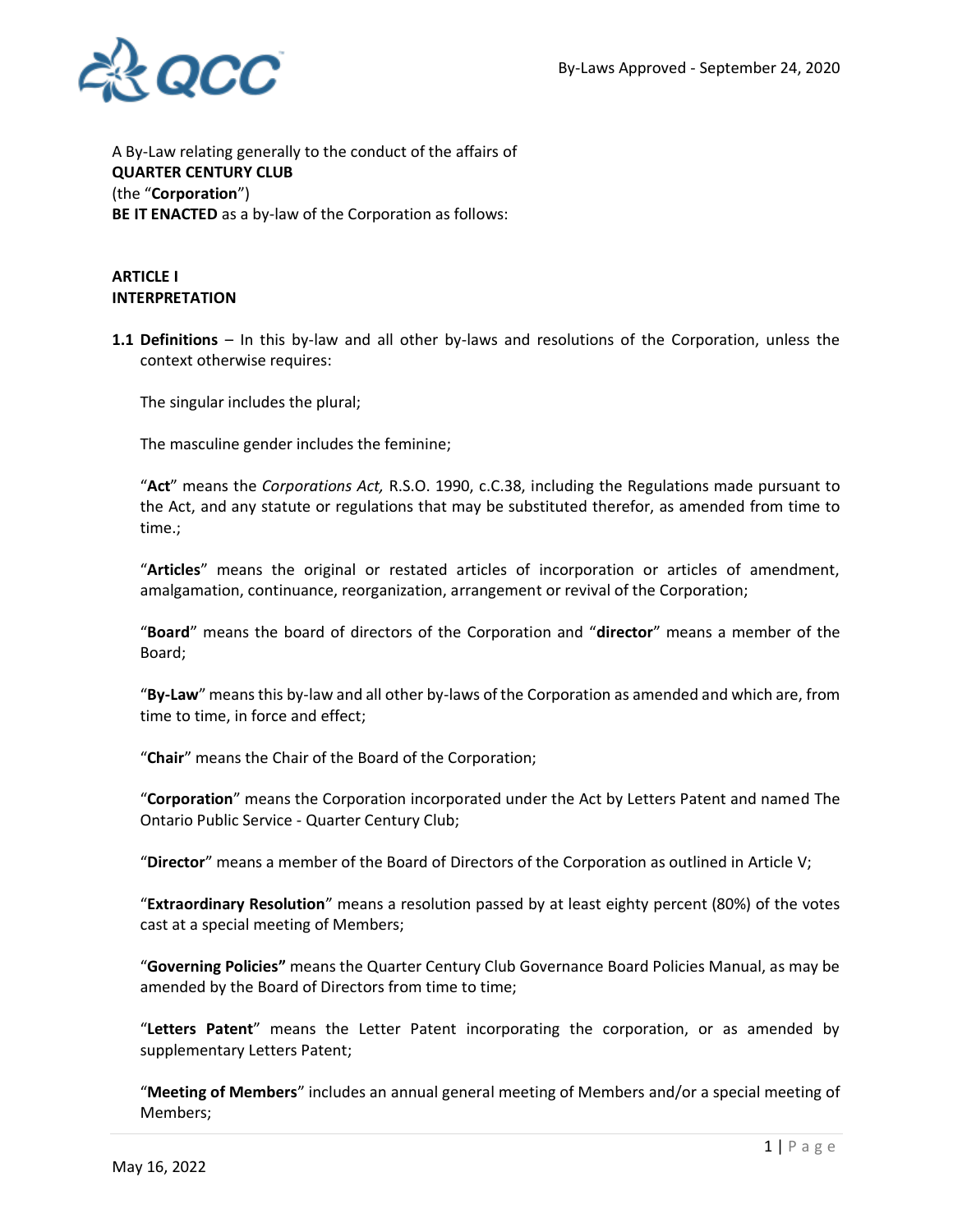

**"Member"** means a member of the Corporation;

**"Officer"** means an officer of the Corporation elected or appointed in accordance with Article VIII;

"**Ordinary Resolution**" means a resolution passed by a majority of not less than fifty percent (50%) plus one (1) of the votes cast on that resolution;

"**Regulations**" means the regulations made under the Act, as amended, restated or in effect from time to time; and

"**Special meeting of Members**" means a special meeting of all Members entitled to vote at an annual general meeting of Members;

"**Special Resolution**" means a resolution passed by the Board and confirmed with or without variation by not less than two-thirds (2/3) of the votes cast at an annual general meeting of the Members of the Corporation duly called for the purpose, or, in lieu of such confirmation, by consent in writing of all the Members entitled to vote at such meeting.

- **1.2** Interpretation In the interpretation of this By-Law, unless the context otherwise requires, the following rules shall apply:
	- a) except where specifically defined in this By-Law, words, terms and expressions appearing in this By-Law, shall have the meaning ascribed to them under the Act;
	- b) words importing the singular number only shall include the plural and vice versa;
	- c) the word "**person**" shall mean an individual, body corporate, a partnership, a trust, a joint venture or an unincorporated association or organization;
	- d) the headings used are inserted for reference purposes only and are not to be considered or considered in construing the terms or provisions of the By-Law or to be deemed in any way to clarify, modify or explain the effect of any such terms or provisions; and
	- e) except where specifically stated otherwise, references to actions being taken "**in writing**" or similar terms shall include electronic communication and references to "**address**" or similar terms shall include e-mail address. It is the intent of the Corporation to use electronic communication whenever possible.

#### **ARTICLE II GENERAL**

**2.1 Registered Office** – The registered office of the Corporation shall be situated in the City of Toronto or as otherwise set by the Board.

**2.2 Corporate Seal** – The Corporation may, but need not, have a corporate seal. If adopted, the seal shall be in the form approved from time to time by the Board and the Secretary of the Corporation shall be the custodian of the corporate seal.

**2.3 Financial Year** – The financial year of the Corporation shall end on March 31st of each year or on such other date as the Board may by resolution determine.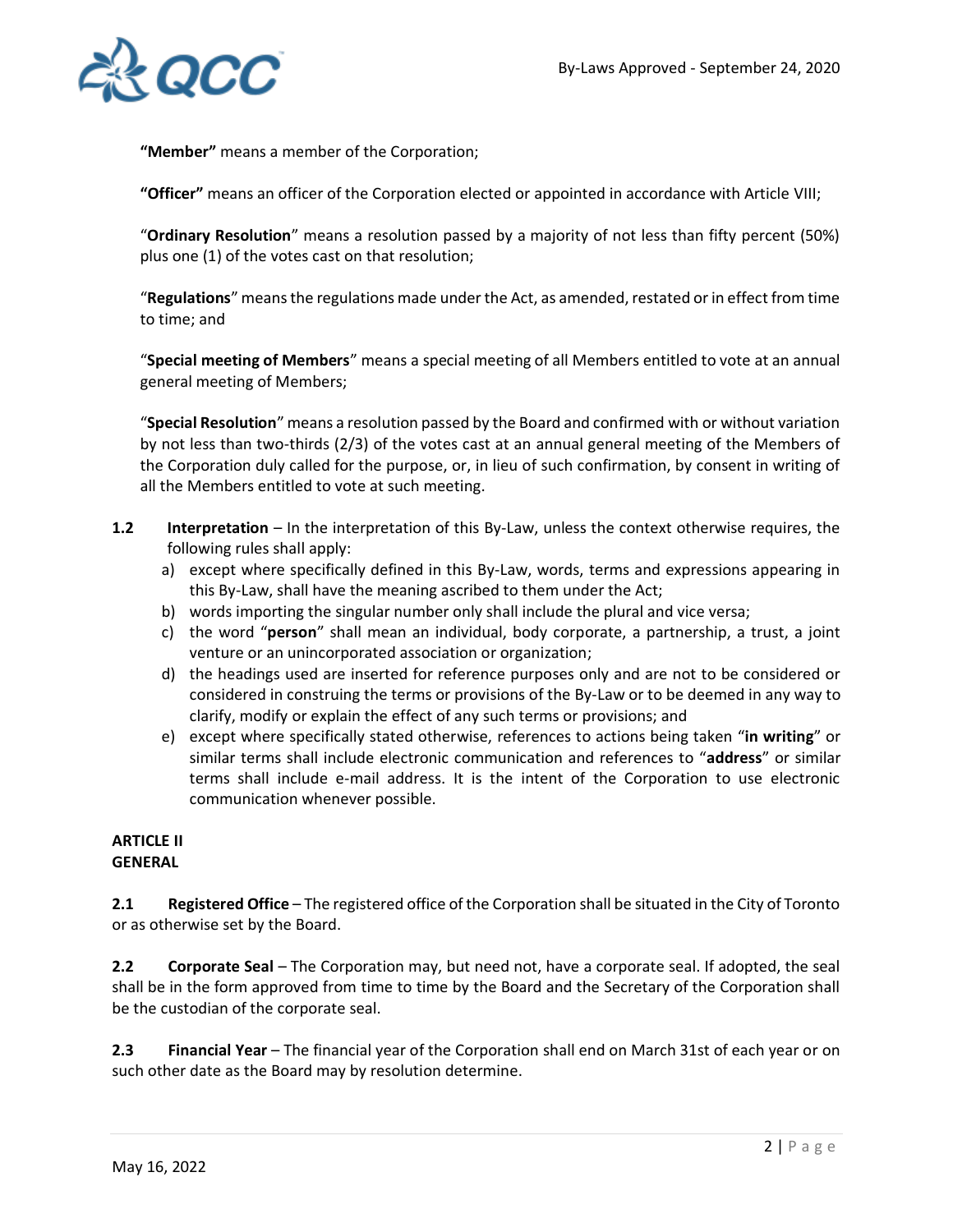

**2.4 Execution of Documents** – Deeds, transfers, assignments, contracts, obligations and other documents and instruments ("**Documents**") in writing requiring execution by the Corporation may be signed by any two (2) of its officers or directors or by any combination thereof. The Board may also from time to time direct the manner in which and the person or persons by whom Documents generally and/or a particular Document or type of Document shall be executed. Any person authorized to sign any Document may affix the corporate seal to the Document.

**2.5 Banking** – The banking business of the Corporation shall be transacted at such bank, trust company or other firm or corporation carrying on a banking business in Canada or elsewhere as the Board may designate, appoint or authorize from time to time by resolution. The banking business or any part of it shall be transacted by an officer or officers of the Corporation and/or other persons as the Board may by resolution from time to time designate, direct or authorize.

**2.6** Vacancy of Auditor – In the event the auditor appointed by the Members at the annual general meeting is no longer able or willing to act, the Board may fill a vacancy in the position of auditor or of a person appointed to conduct a review engagement.

**2.7 Invalidity of any Provisions of this By-Law** – The invalidity or unenforceability of any provision of this By-Law shall not affect the validity or enforceability of the remaining provisions of this By-Law.

# **ARTICLE III MEMBERSHIP**

Membership in the corporation shall be available to persons or entities interested in furthering the Corporation's purpose and who have applied for and been accepted into Membership in the Corporation, in such manner as set out in this By-Law.

- **3.1 Membership Categories** There shall be four (4) categories of Membership in the Corporation:
	- .01 Stakeholder Members;
	- .02 Associate Members;
	- .03 Honorary Members; and
	- .04 Director Members.

**3.2 Stakeholder Members** – Each Stakeholder Member shall be a person who is or was employed in the service of Ontario, either through the Ontario Public Service, the Broader Public Service, the Municipal service, or not-for-profit agencies, and who is a registered member of the corporation.

**3.3 Associate Members** – The Associate Members of the Corporation shall be comprised of any trade association, supplier, educational institution, or other entity who is interested in furthering the objectives of the Corporation and who upon application for admission as an Associate Member has received the approval by the Board. Associate Members shall be entitled to notice of the Annual General Meeting of Members of the Corporation but shall not be entitled to notice of any other meetings of the Members of the Corporation. Associate Members shall not have the right to vote at any meetings of Members.

**3.4 Honorary Members** – The Honorary Members of the Corporation shall be comprised of any individual or entity whose admission as an Honorary Member has received the approval of the Board. Honorary Members shall be entitled to notice of the Annual General Meeting of Members of the Corporation but shall not be entitled to notice of any other meeting of the Members of the Corporation.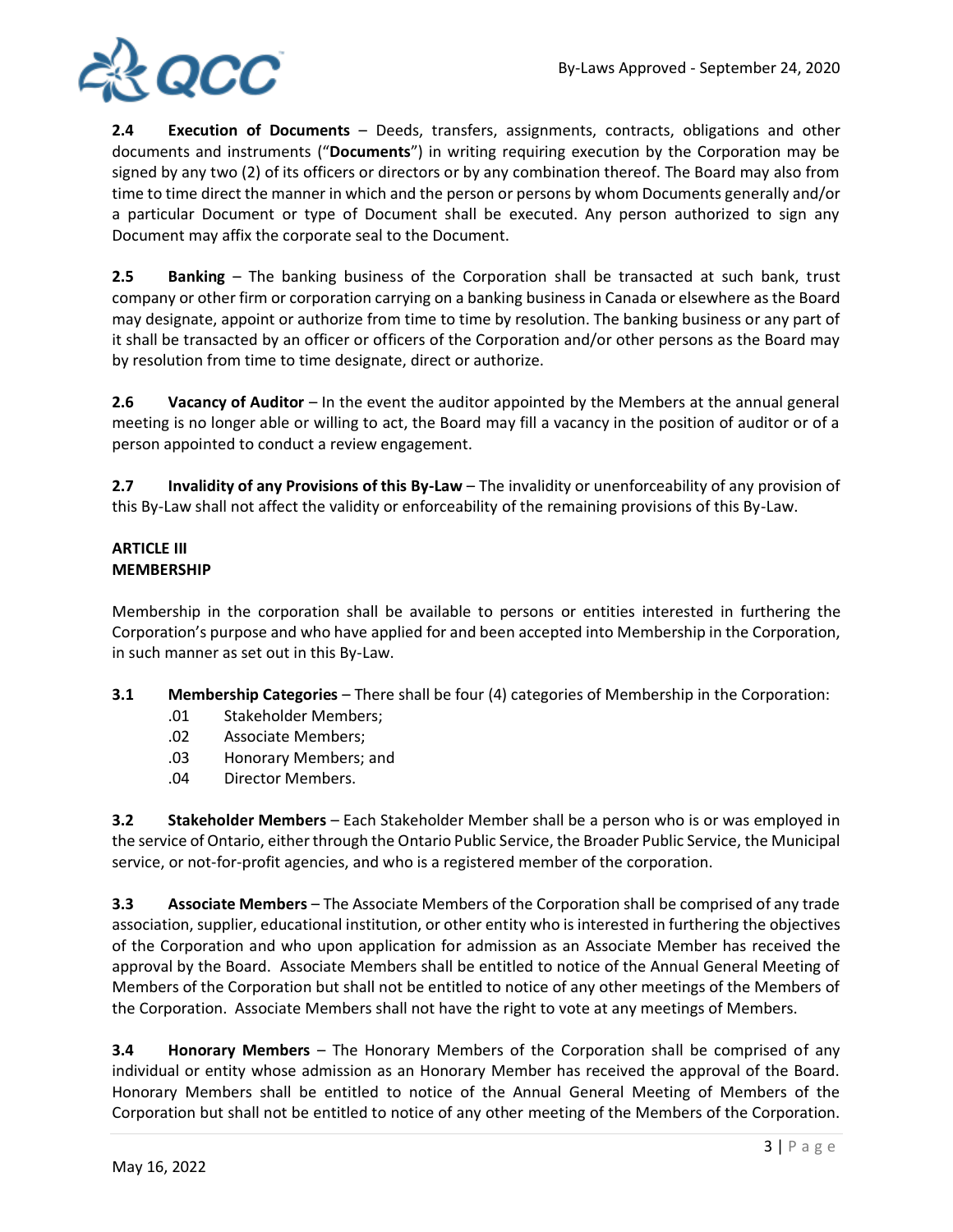

Honorary Members shall not have the right to vote at any meetings of Members. All current honorary Members of any corporation that amalgamated to continue as the Corporation are Honorary Members of the Corporation without further application or approved by the Corporation.

**3.5 Director Members** – Upon becoming a Director of the Corporation, the Director shall automatically be a Director Member during the period such person serves as a Director of the Corporation. Director Members shall have the right to vote at any meetings of Members.

**3.6 Voting Classes** – Each Stakeholder Member shall be entitled to one (1) vote at meetings of Members of the Corporation.

Stakeholder Members may vote through a duly authorized proxy.

**3.7 Termination of Membership** – The rights of a Member lapse and cease to exist when the membership terminates for any of the following reasons:

- a) the Member dies, resigns or, in the case of a corporation, is liquidated or dissolved pursuant to the Act; or
- b) the Member's membership is otherwise terminated in accordance with the Articles or these bylaws;
- c) the Member is found to have been in violation of the QCC Member Code of Conduct policy.

Subject to the Articles, upon any termination of membership, the rights of the Member automatically cease to exist. No membership dues, if any, will be returned to a previous Member upon termination of such Member's membership.

**3.8 Resignation** – Any Member may resign as a Member upon notification, either in writing, electronically or by phone to the Corporation, or by other means as set out in policy, in which case such resignation shall be effective from the date specified in the resignation.

## **ARTICLE IV MEETINGS OF MEMBERS**

**4.1 Annual General Meetings** – Subject to compliance with Section 293 of the Act, the Annual General Meeting of the Members shall be held each year within Ontario, at a time (no later than fifteen (15) months after the last preceding Annual General Meeting), place and date determined by the Board, for the purpose of:

- a) hearing and receiving the reports and statements of the Corporation required by the Act to be presented at the Annual General Meeting;
- b) electing such Directors as are to be elected at such Annual General Meeting;
- c) appointing the auditor or person appointed to conduct a review engagement and fixing or authorizing the Board to fix his/her remuneration;
- d) passing an Extraordinary Resolution to have a review engagement instead of an auditor or to not have an audit or review engagement provided it is in a position to do so in accordance with legislation.
- e) the transaction of any other business properly brought before the meeting

Any other matters of business shall constitute special business and a special meeting will need to be held.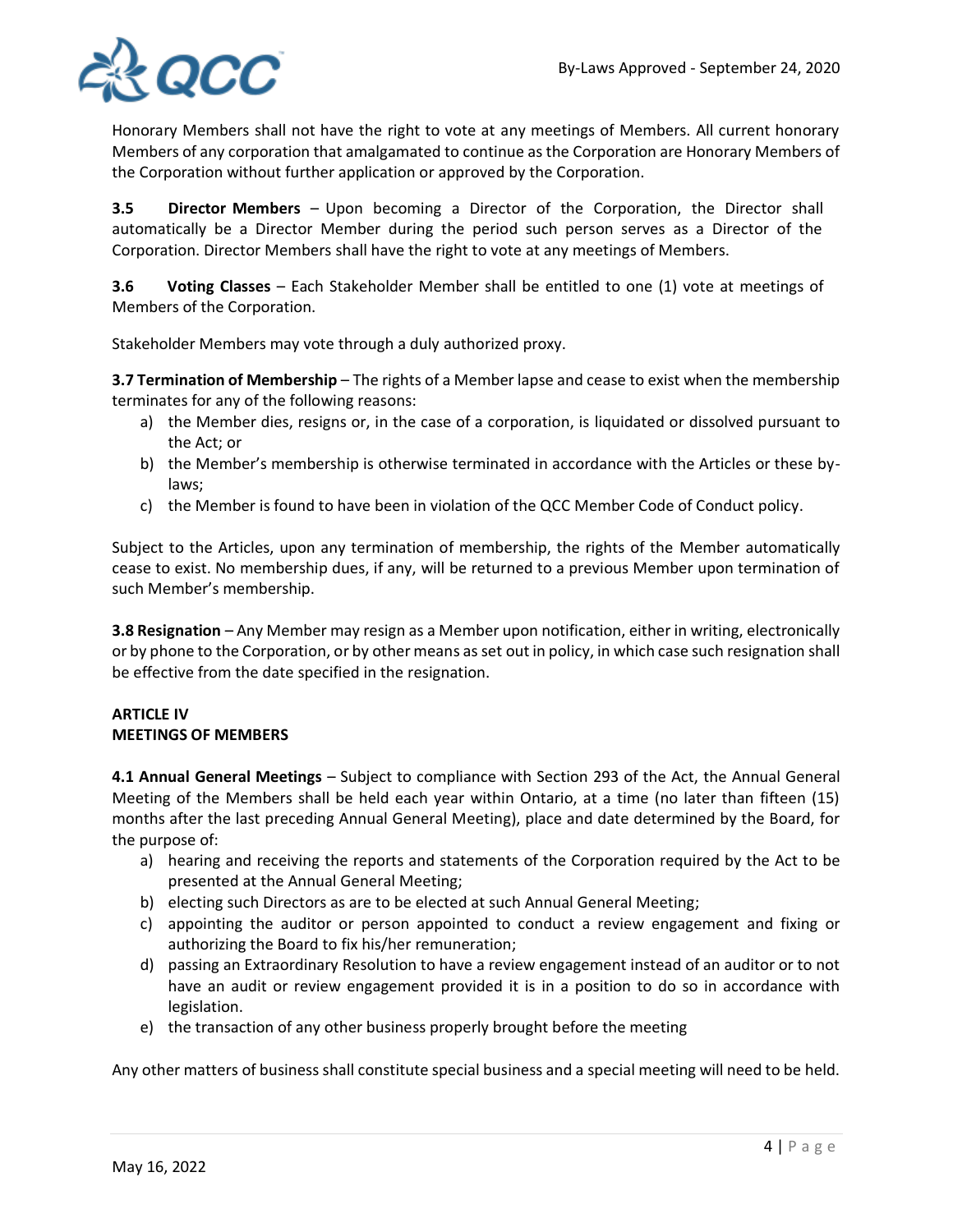

**4.2 Special Meetings** – The Board may at any time call a special meeting of Members for the transaction of any business which may properly be brought before the Members. The Board shall call a special meeting of Members on written requisition of Members carrying not less than ten percent (10%) of the voting rights. If the Board does not call a meeting within twenty-one (21) days of receiving the requisition, any Member who signed the requisition may call the meeting.

**4.3 Chair of the Meeting** – In the event that the Chair and the Vice-Chair are absent, the Board Members shall choose another Director as Chair of the meeting, who is a member of the Executive Committee.

**4.4 Quorum** – A quorum for the transaction of business at meetings of Members shall be the smallest whole number that is not less than twenty-five (25) Members, and no business shall be transacted at any meeting unless the requisite quorum is present at the commencement of such business.

For the purpose of determining quorum, a member may be present in person, or by proxy or, if authorized under Section 4.8, by telephonic and/or other electronic means.

**4.5 Participation at Meetings by Telephone or Electronic Means – Any person entitled to attend a** meeting of Members may participate in the meeting using telephonic or electronic means that permit all participants to communicate adequately with each other during the meeting, if the Corporation makes available such a communication facility. A person participating in the meeting by any such means shall be deemed to have been present at that meeting.

**4.6 Meeting Held by Electronic Means** – If the Board or Members call a meeting of Members, the Board or Members, as the case may be, may determine that the meeting shall be held entirely by telephonic or electronic means that permits all participants to communicate adequately with each other during the meeting.

**4.7 Adjournment** – Any meeting of Members may be adjourned to any time and any business may be transacted at any adjourned meeting that might have been transacted at the original meeting from which the adjournment took place. No notice is required of any adjourned meeting.

**4.8 Proxies –** Every Member entitled to vote at meetings of Members, may, by means of a proxy, appoint a person who need not be a Member as its nominee, to attend and act at the meeting in the manner, to the extent and with the power conferred by the proxy. A proxy shall be in writing, shall be executed by the Member entitled to vote or his/her attorney authorized in writing, and ceases to be valid one (1) year from its date. Subject to the requirements of the Act, a proxy may be in such form as the Board prescribes or in such other form as the Chair of the meeting may accept as sufficient and shall be deposited with the Secretary appointed to the meeting at least 48 hours prior to any meeting.

**4.9 Votes to Govern** – All questions proposed for consideration of the Members shall be determined by Ordinary Resolution of the Members. The Chair shall be entitled to vote on all questions as a Member but, in case of an equality of votes, the Chair shall not have a second or casting vote.

**4.10 Show of Hands** – Except where a ballot is demanded, voting on any question proposed for consideration at a meeting of Members shall be by show of hands, and a declaration by the chair of the meeting as to whether or not the question or motion has been carried and an entry to that effect in the minutes of the meeting shall, in the absence of evidence to the contrary, be evidence of the fact without proof of the number or proportion of the votes recorded in favour of or against the motion.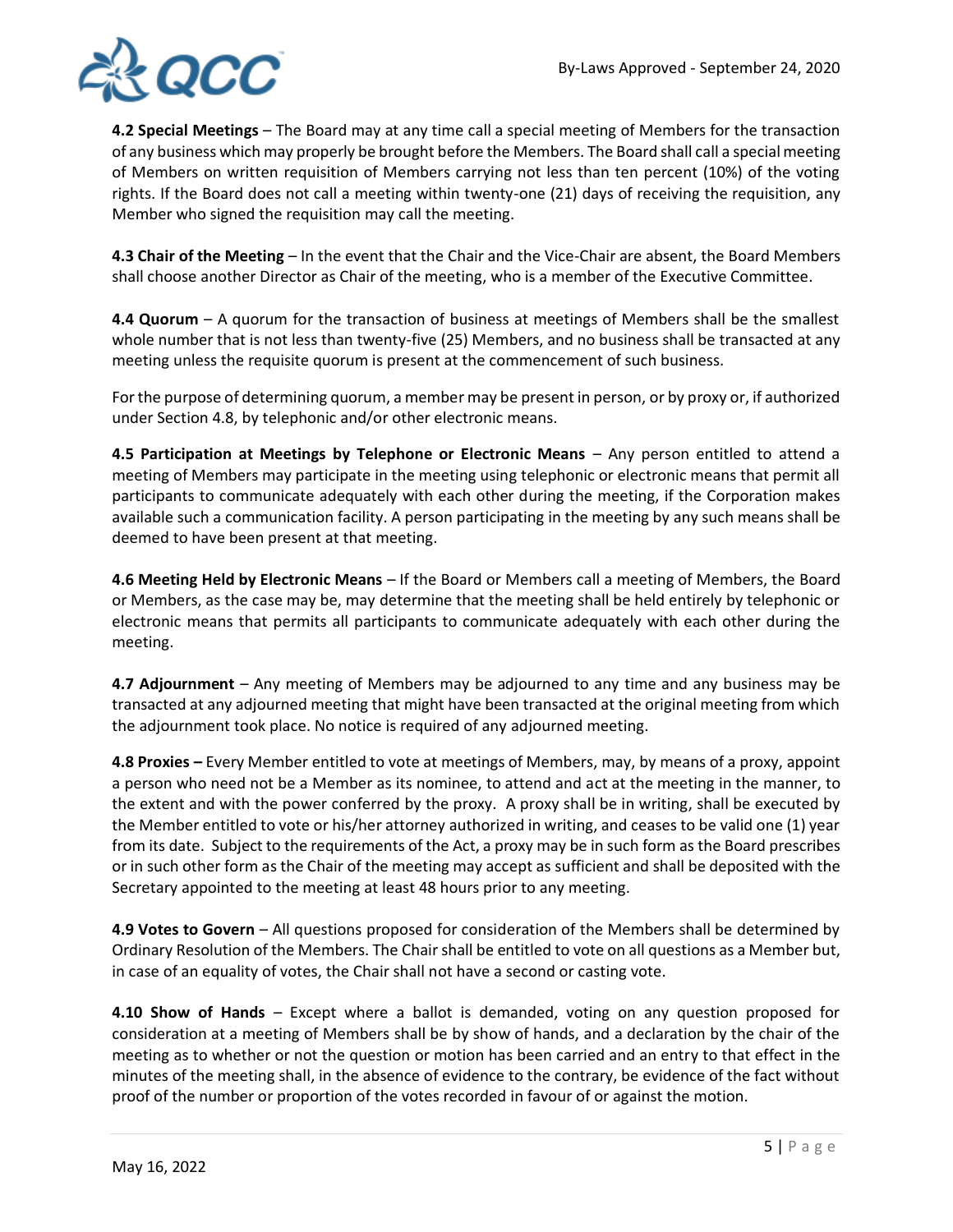

**4.11 Ballots** – For any question proposed for consideration at a meeting of Members, either before or after a vote by show of hands has been taken, any Member or proxyholder may demand a ballot, in which case the ballot shall be taken in such manner as the Chair directs and the decision of the Members on the question shall be determined by the result of such ballot.

**4.12 Resolution in Lieu of Meeting** – Except where a written statement is submitted to the Corporation by a director or representations in writing are submitted to the Corporation by the auditor:

- a) a resolution in writing signed by all the Members entitled to vote on that resolution at a meeting of Members is as valid as if it had been passed at a meeting of the Members; and
- b) a resolution in writing dealing with all matters required by the Act to be dealt with at a meeting of Members and signed by all the Members entitled to vote at that meeting, satisfies all the requirements of the Act relating to that meeting of Members.

A copy of every resolution referred to above shall be kept with the minutes of meetings of Members.

**4.13 Annual Financial Statements** – The Corporation shall, not less than ten (10) days before each annual general meeting of Members, or such other period as may be required by the Act or otherwise, give a copy of the financial statements approved by the Board and the report of the auditor or of the person who conducted a review engagement, to all Members who had informed the Corporation that they wish to receive a copy of those documents. This requirement shall take effect at such time as the Act is proclaimed in force.

#### **ARTICLE V DIRECTORS**

**5.1 Powers** – The Board shall manage or supervise the management of the activities and affairs of the Corporation.

**5.2 Number** – Until the Act is proclaimed in force, the Board shall consist of thirteen (13) directors. There may be additional ex officio directors appointed. These ex officio directors shall not count for quorum and shall not have a vote. Once the Act is proclaimed in force and Articles filed under that Act, until changed in accordance with the Act, the Board shall consist of that number of directors specified in the Articles. If a minimum and maximum number of directors are specified in the Articles, the Board shall be composed of the fixed number of directors as determined from time to time by the Members by Special Resolution or, if the Special Resolution empowers the directors to determine the number, by resolution of the Board. No decrease in the number of directors shall shorten the term of an incumbent director. There may be additional ex officio directors appointed. These ex officio directors shall not count for quorum and shall not have a vote.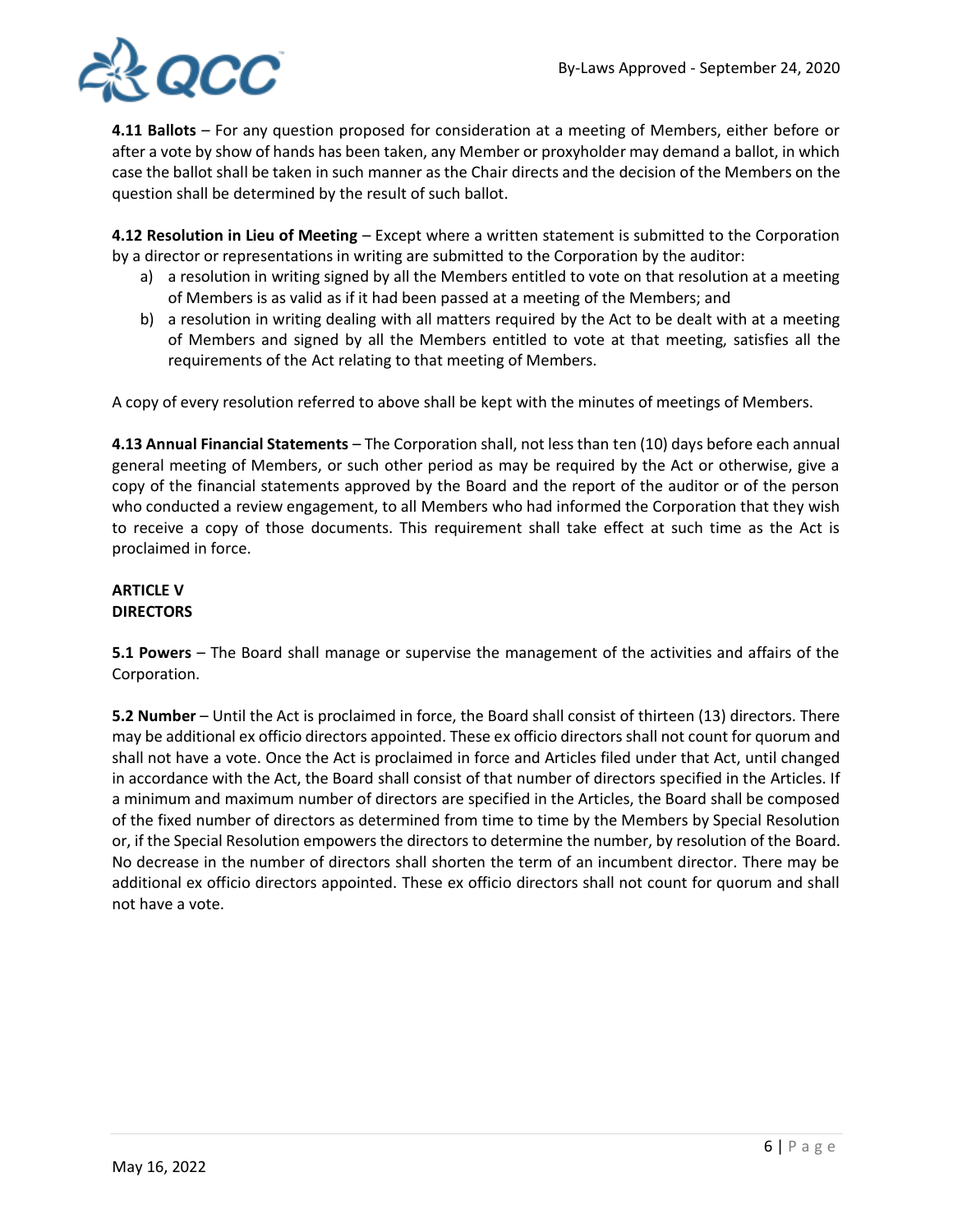

## **5.3 Qualifications** – Each Directorshall:

a) be at the date of his/her election, appointment pursuant to Section 5.9, or appointment as an ex officio Director, as the case may be, and thereafter remain throughout his/her term, a Member of the Corporation;

- b) be at least eighteen (18) years of age;
- c) not be an undischarged bankrupt;

d) be and remain in compliance with the Corporation's Code of Ethics and the Conflict of Interest Policy; and;

e) fulfill the competency requirements for Board membership as determined and set out by the Executive Committee's Nominating Committee.

## **5.4 Election and Term** –

- a) **Term –** Subject to the provisions of the Act, Directors shall be elected for a term of three (3) years by Members entitled to vote at a meeting of the Members.
- b) **Limit on number of terms –** No Director may be elected for more than three (3) consecutive full terms or nine (9) years. For certainty, this restriction does not apply to ex officio Directors. For the sake of clarity, a Director who has reached the Term Limit shall be eligible to be elected as a Director after an absence from the Board of one (1) year.
- c) **Terms of Office –** The Directors shall be elected and shall retire in rotation, in such a way that there is continuity on the Board. At each Annual General Meeting, Directors shall be elected to fill the positions of those Directors whose term of office has expired, and each Director so elected shall hold office for a term from the date of their election until the third annual general meeting of Members thereafter. If Directors are not elected at the meeting of the Members, the incumbent Directors may continue in office until their successors are elected.
- d) **Re-election –** A Director, if otherwise qualified, is eligible for re-election, subject to Section 5.4 (a), (b) and (c).
- e) **Nominations –** Candidates for the office of Director shall be the slate of candidates for office presented by the Executive Committee. Members may also submit nominations to the Executive Committee, provided that such nominations be submitted for its consideration not later than 60 days prior to the meeting of the Members. The nominating process shall be in accordance with the policy manual.

**5.5 Consent** – A director who is elected or appointed must consent to hold office as a director before or within ten (10) days after the election or appointment.

**5.6 Vacation of Office** – The office of a Director shall be vacated upon the occurrence of any of the following events:

- a) if the Director becomes bankrupt or suspends payment of personal debts generally or compounds with creditors or makes an authorized assignment or is declared insolvent;
- b) if the Director is found to be a mentally incompetent person or becomes of unsound mind;
- c) if by notice in writing to the Corporation the Director resigns from the Corporation's office, which resignation shall be effective at the time it is received by the Corporation or at the time specified in the notice, whichever is later;
- d) if the Director dies;
- e) if the Director is not in compliance with the Corporation's Code of Ethics and the Conflict of Interest Policy;
- f) if a Director fails to attend three (3) successive meetings of the Board without leave of the remaining Board; or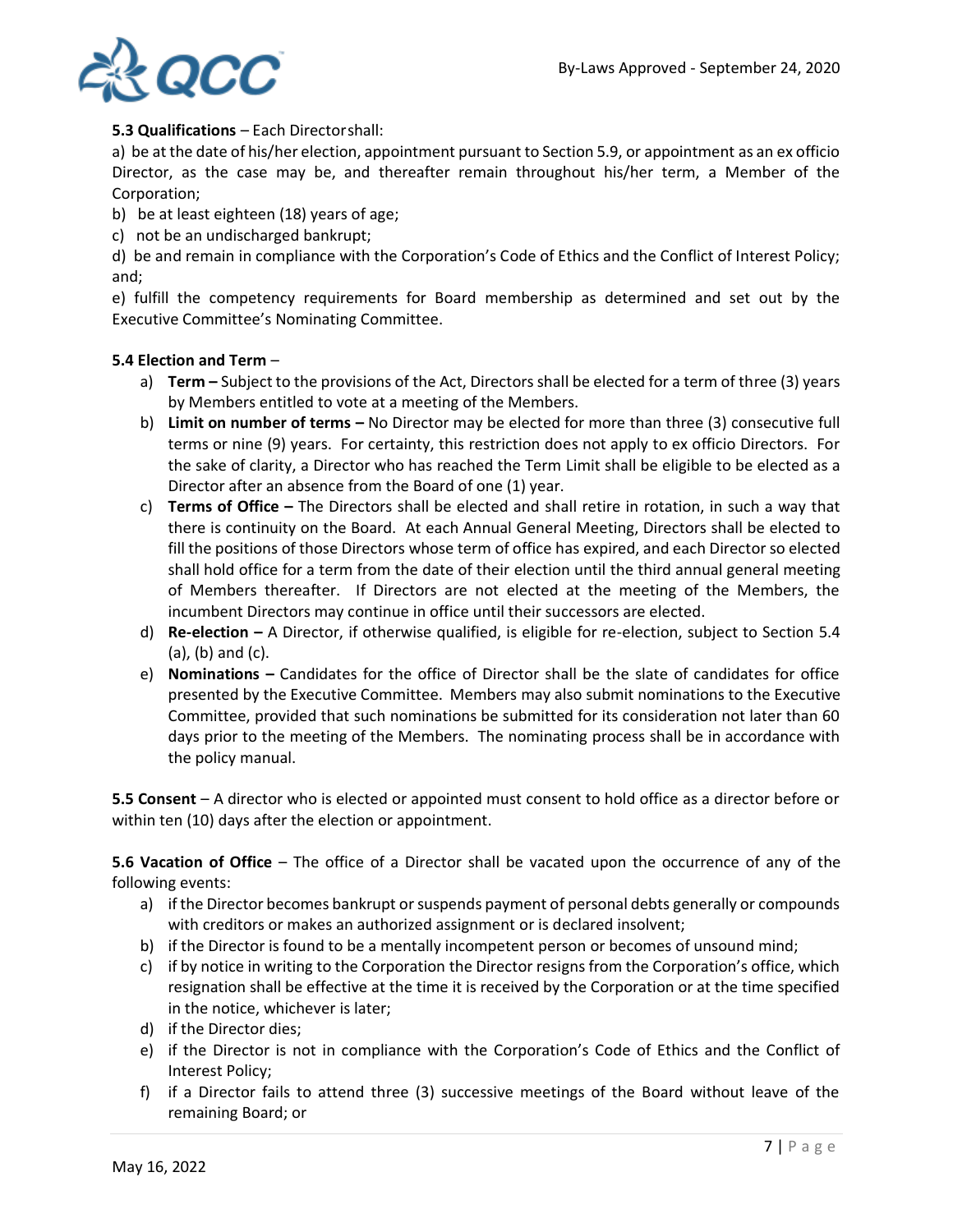

g) if the Director is removed from office by the Members, in accordance with Section 5.8

**5.7 Resignation** *–* A director may resign from office by giving a written resignation to the Corporation and such resignation becomes effective when received by the Corporation or at the time specified in the resignation, whichever is later.

**5.8 Removal** – The Members entitled to vote may, by resolution passed by at least two-thirds of the votes cast at a General Meeting, specifying the resolution has been given, remove any Director before the expiration of his/her term of office, and may, by the majority of the votes cast at the meeting, elect any person in his/her stead for the remainder of his/her term.

Should allegations of impropriety be levied against a Director, that Director shall be suspended pending investigation, and decision by the Members at an Annual General Meeting.

**5.9 Vacancies** – Subject to Section 5.7 a vacancy on the Board may be filled for the remainder of the term by a qualified individual by Ordinary Resolution of the directors.

**5.10 Remuneration and Expenses** – The directors of the Corporation serve without remuneration. Any director may receive reimbursement for their expenses incurred on behalf of the Corporation in their respective capacities as a director, officer or employee.

**5.11 Borrowing Powers** – The directors of the Corporation may, without authorization of the Members:

- a) borrow money on the credit of the Corporation;
- b) issue, reissue, sell, pledge or hypothecate debt obligations of the Corporation;
- c) give a guarantee on behalf of the Corporation to secure performance of an obligation of any person; and
- d) mortgage, pledge or otherwise create a security interest in all or any property of the Corporation, owned or subsequently acquired, to secure any debt obligation of the Corporation.

# **ARTICLE VI STANDING COMMITTEES, AD HOC COMMITTEES, SUBCOMMITTEES, AND ADVISORY COUNCILS**

**6.1** The Board shall appoint the following Standing Committees of the Board:

- a) Executive;
- b) Governance;
- c) Finance and Audit; and
- d) Member Rewards.

**6.2** The functions of the Executive, Governance, Finance and Audit, Member Rewards, and such other Committees as the Board may approve, are those that are delegated in writing by the Board and/or are stated under the Terms of Reference or the Governing Policies.

**6.3** The Board may establish and constitute such additional Standing Committees, ad hoc Committees, and external advisory bodies, and Subcommittees to Standing Committees, as it deems necessary or appropriate for such purposes and with such powers as it shall see fit.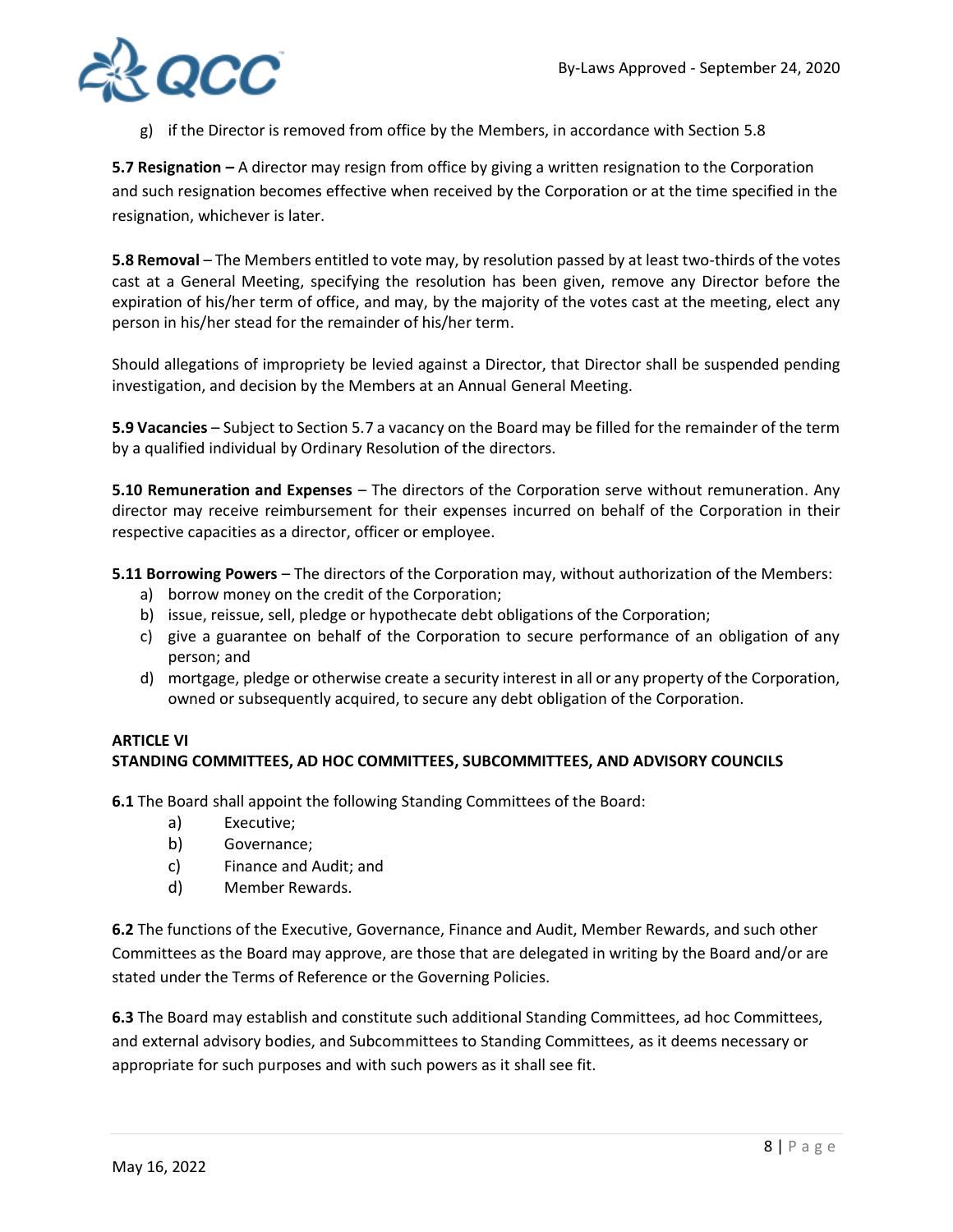

**6.4** Committees of the Board may establish and constitute Subcommittees and external advisory bodies, as required, subject to the approval of the Board.

**6.5** Appointments to Committees shall be made in accordance with the terms of the Governing Policies of the Corporation and these By-laws. Committee Members shall be appointed by the Board from any of the classes of Members and Directors as defined herein and shall hold their office at the will of the Board. The Board shall determine the powers and duties of such Committees.

**6.6** The Corporation may establish advisory councils to serve as a forum providing specific expertise. The terms of the reference for the advisory councils shall be as determined by the Board and shall be included in the Governing Policies.

**6.7** Any committee member may be removed by resolution of the Board. The Board may fix any remuneration for committee members who are not also directors of the Corporation.

## **ARTICLE VII MEETINGS OF DIRECTORS**

**7.1 Meetings** – Meetings of the Board may be held at any place designated in the notice calling the meeting. Meetings of the Board may be called by the Chair, Vice-Chair or the Secretary or any two (2) Directors.

**7.2 Notice of Meeting** – Notice of the time and place for the holding of a meeting of the Board shall be given in the manner provided in Article XI of this By-Law to every director of the Corporation not less than seven (7) days before the time when the meeting is to be held. Notice of a meeting shall not be necessary if all of the directors are present, and none objects to the holding of the meeting, or if those absent have waived notice of or have otherwise signified their consent to the holding of such meeting. Notice of an adjourned meeting is not required if the time and place of the adjourned meeting is announced at the original meeting.

**7.3 Quorum** – A majority of the number of directors constitutes a quorum at any meeting of the Board. For the purpose of determining quorum, a director may be present in person, or, if authorized under Section 7.5, by teleconference and/or by other electronic means. A quorum must be maintained throughout the meeting for voting purposes.

**7.4 Resolutions in Writing** – A resolution in writing, signed by all the directors entitled to vote on that resolution at a meeting of directors or of a committee of directors, shall be as valid as if it had been passed at a meeting of directors or committee of directors. A copy of every such resolution in writing shall be kept with the minutes of the proceedings of the directors or committee of directors.

**7.5 Participation at Meeting by Telephone or Electronic Means** – A director may in a meeting of directors or of a committee of directors using telephonic or electronic means that permits all participants to communicate adequately with each other during the meeting. A director participating in the meeting by such means shall be deemed for the purposes of the Act to have been present at that meeting.

**7.6 Chair of the Meeting** – In the event that the Chair and the Vice-Chair are absent, the directors who are present shall choose one of the Directors present to chair the meeting.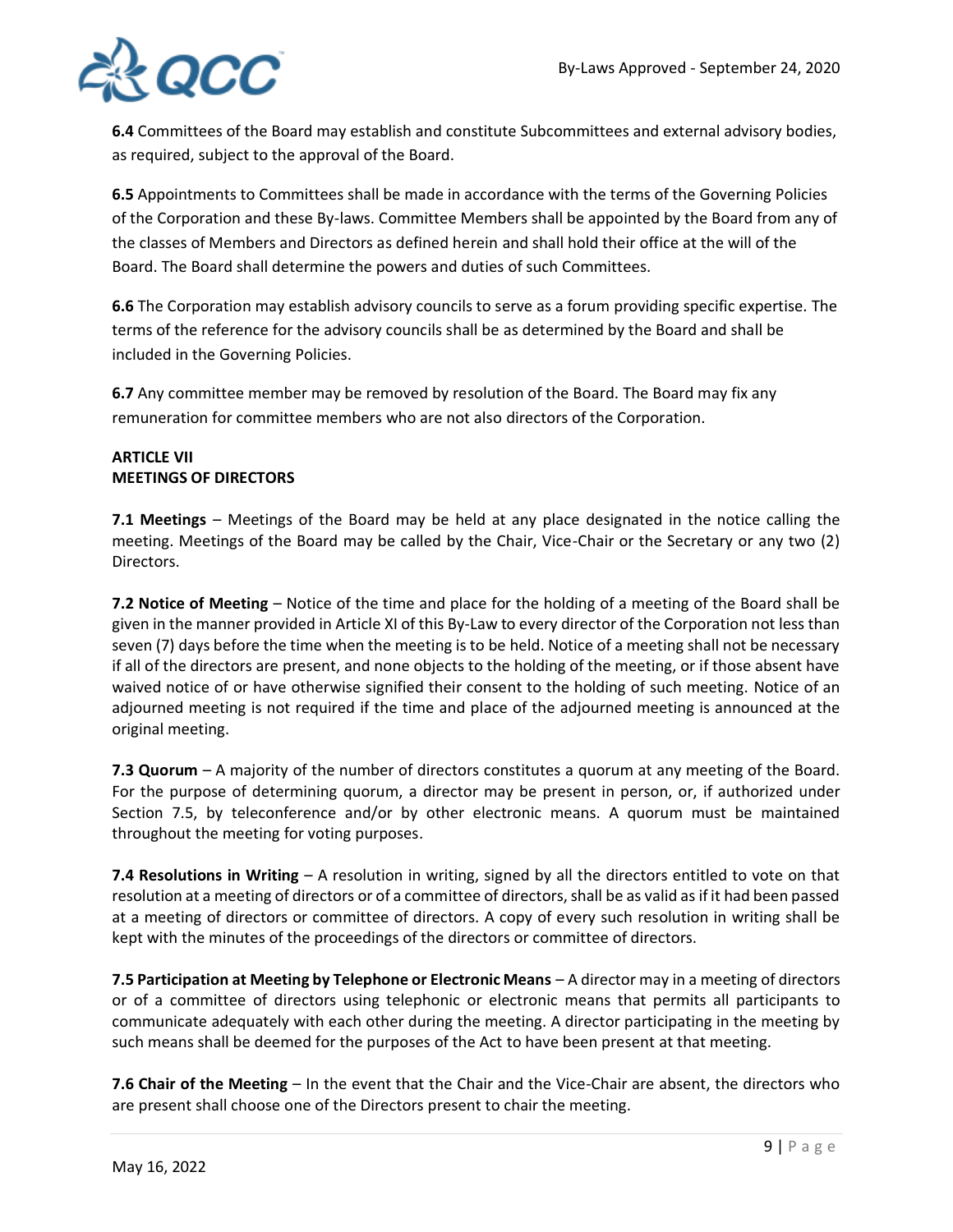

**7.7 Votes to Govern** – At all meetings of the Board, every question shall be decided by a majority of the votes cast on the question. Each director shall have one vote. The Chair shall be entitled to vote on all questions as a director but, in case of an equality of votes, the Chair shall not have a second or casting vote. Directors may not appoint proxies to attend meetings in their stead.

## **ARTICLE VIII OFFICERS**

**8.1 Appointment** – The Board shall every two years and more often as may be required:

- a) elect a Chair from among themselves;
- b) elect a Vice-Chair from among themselves;
- c) appoint a Secretary;
- d) appoint a Treasurer; and
- e) appoint a Governance Officer.

Notwithstanding the foregoing, each incumbent Officer shall continue in office until the earlier of:

- a) the Officer's resignation,
- b) the appointment of the Officer's successor,
- c) the Officer ceasing to be a Director or Member of the Corporation if such is a necessary qualification of appointment, and
- d) the meeting at which the Directors annually appoint the Officers of the Corporation.

## **ARTICLE IX DESCRIPTION OF OFFICES**

**9.1 Description of Offices** – Unless otherwise specified by the Board, the officers of the Corporation shall have the following duties and powers associated with their positions:

- a) **Chair** the Chair shall be a director and shall chair all meetings of the Corporation and of the Board, when present in person and able; have general supervision of the affairs of the Corporation; sign all by-laws and execute any documents with the secretary; perform any other duties which the Board may, from time to time, assign;
- b) **Vice-Chair** shall exercise any or all of the duties of the Chair in the absence of the Chair or if the Chair is unable for any reason to perform those duties; and perform any other duties which the Board may, from time to time, assign;
- c) **Secretary** keep and maintain the records and books of the Corporation, including the registry of officers and directors, the registry of members, attendance records, the minutes of the annual general meeting, general meetings and meetings of the Board, the by-laws and resolutions; have custody of the corporate seal; certify copies of any record, registry, By-Laws, resolution or minute; give any notices required for the annual general meeting, general meetings and meetings of the Board; and perform any other duties which the Board may, from time to time, assign;
- d) **Treasurer** or his/her designate shall keep and maintain the financial records and books of the Corporation; review the monthly cheque register and advise the Executive Director and/or the Board on any questions or discrepancies that may occur; assist the auditor in the preparation of the financial statements of the Corporation; and perform any other duties which the Board may, from time to time assign; and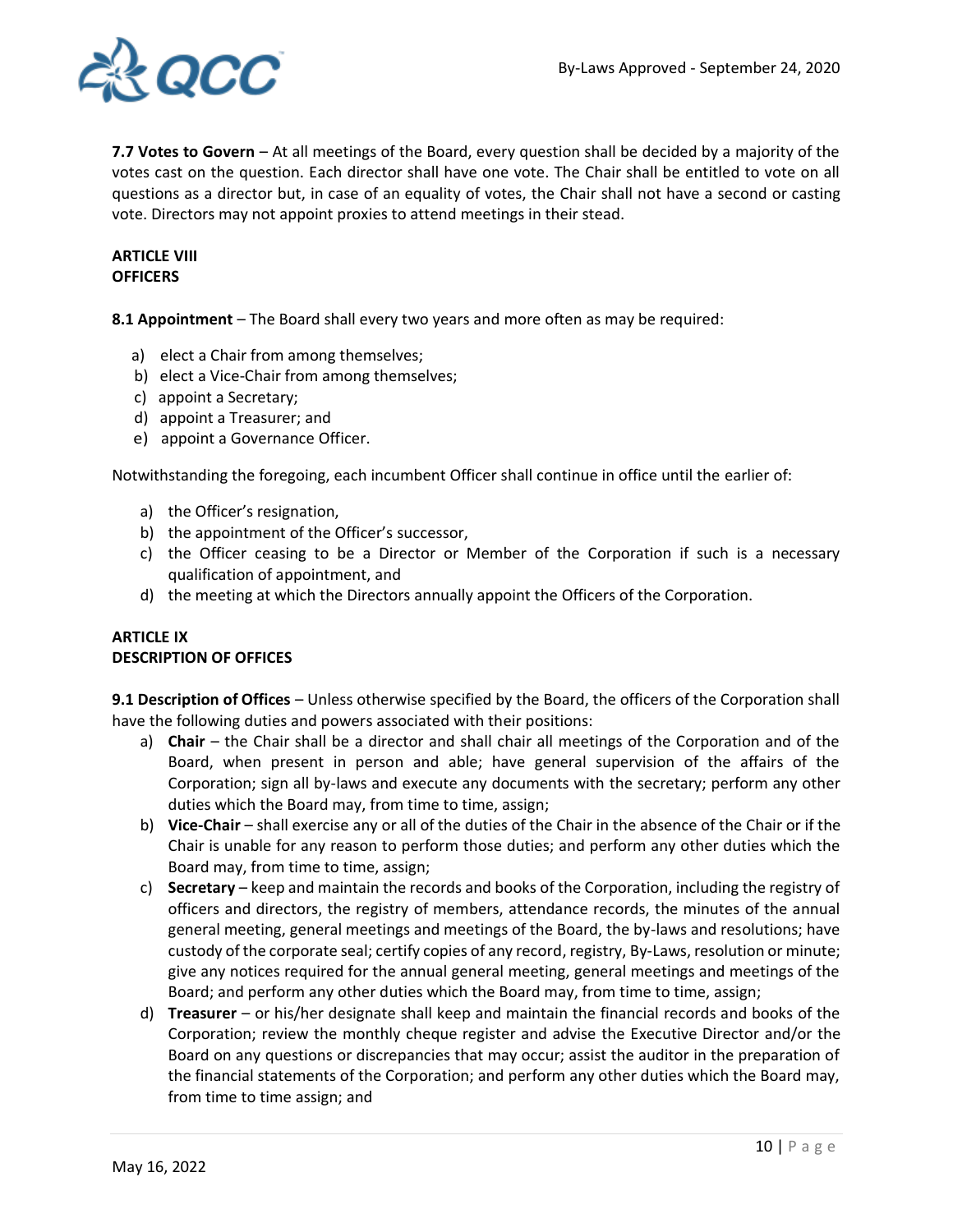

- e) **Governance Officer**  is a specially empowered member of the board, assuring the integrity of the board's process, monitoring that discussion content clearly belongs within the roles and responsibilities of the Directors, and contributes to decisions pertaining to board policies and governance issues, and provides board development on areas of policy governance.
- f) **Executive Director**  The Board may also hire and appoint an Executive Director as an Officer, who once appointed, shall automatically become an ex-officio Director of the Corporation without voting rights as a Director. Such Executive Director shall supervise the affairs and operations of the Corporation, act as the public spokesperson for the Corporation, sign all documents requiring his/her signature and have the other powers and duties as prescribed by the Board or incident to his/her office.

The powers and duties of all other officers of the Corporation shall be such as the terms of their engagement call for or the Board or Director requires of them. The Board may from time to time and subject to the Act, vary, add to or limit the powers and duties of any officer.

**9.2 Vacancy in Office** – In the absence of a written agreement to the contrary, the Board may remove, whether for cause or without cause, any officer of the Corporation. Unless so removed, an officer shall hold office until the earlier of:

- a) the officer's successor being appointed;
- b) the officer's resignation;
- c) such officer ceasing to be a director (if a necessary qualification of appointment); or
- d) such officer's death.

If the office of any officer of the Corporation shall be or become vacant, the directors may, by resolution, appoint a person to fill such vacancy.

**9.3 Remuneration and removal of Officers** – The Officers who also serve as Directors shall serve as Directors and Officers without remuneration provided that such Director or Officer may be paid reasonable expenses incurred through the performance of duties. The fact that any Officer or employee is a Member of the Corporation shall not disqualify the person from receiving such remuneration as an Officer or employee as may be determined. All Officers, in the absence of agreement to the contrary, shall be subject to removal by resolution of the Board at any time, with or without cause.

## **9.4 Honorary Officers** –

a) The Lieutenant Governor of Ontario shall have the symbolic office of Patron of the Corporation but shall not have any obligations or responsibilities in association therewith.

# **ARTICLE X PROTECTION OF DIRECTORS, OFFICERS AND OTHERS**

**10.1 Standard of Care** – Every director and officer of the Corporation, in exercising such person's powers and discharging such person's duties, shall act honestly and in good faith with a view to the best interests of the Corporation and shall exercise the care, diligence and skill that a reasonably prudent person would exercise in comparable circumstances. Every director and officer of the Corporation shall comply with the Act, the regulations, Articles, and By-Law.

**10.2 Limitation of Liability** – Provided that the standard of care required of the director under the Act and the By-Law has been satisfied, which includes relying in good faith on financial statements of the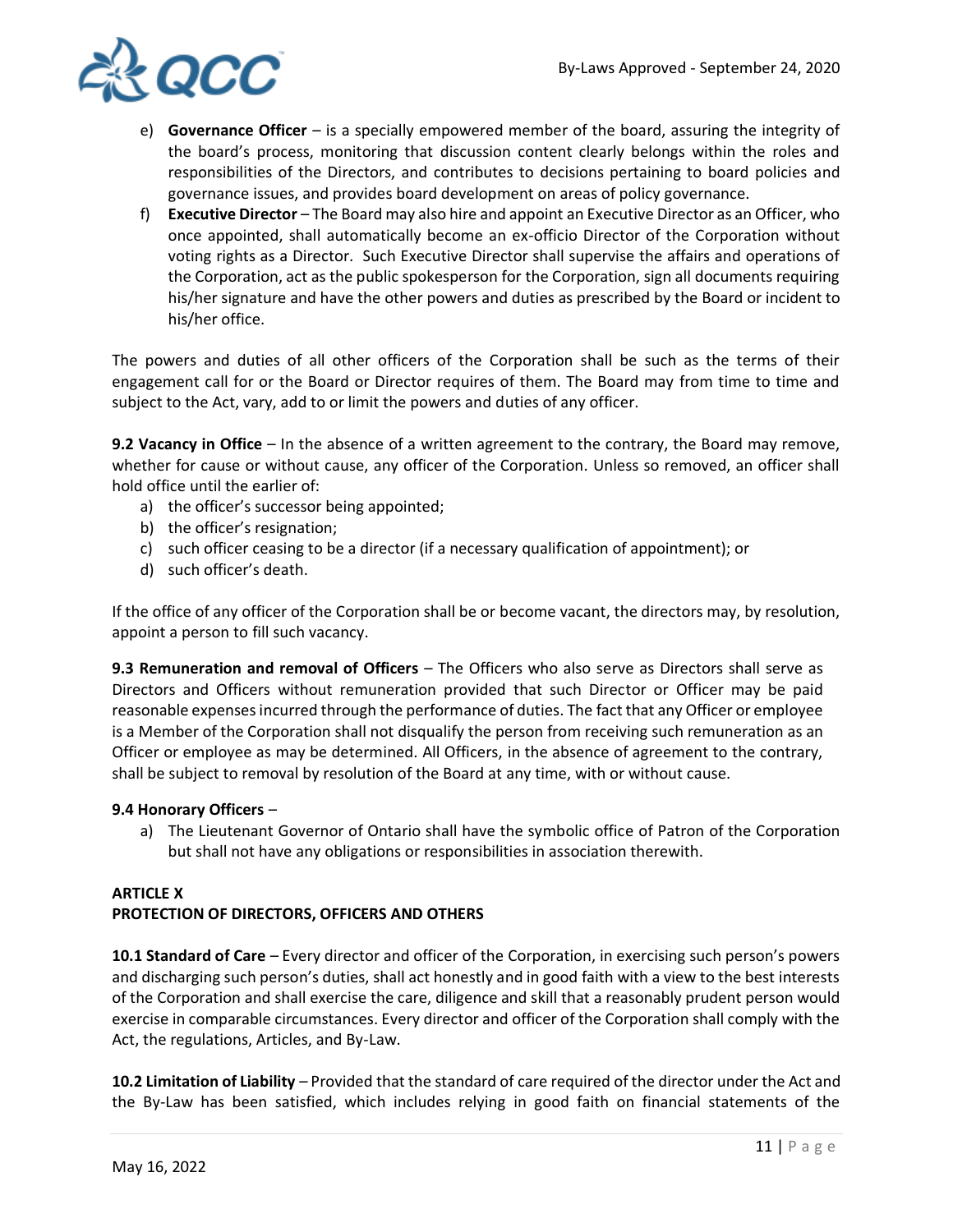

Corporation presented by an officer, reports of the auditor or person conducting a review engagement, financial reports of the Corporation presented by an officer, a report or advice of an officer or employee of the Corporation, or a report of a professional, no director shall be liable for money or property distributed or paid by the Corporation contrary to the Act.

**10.3 Indemnification of Directors and Officers** – Every Director and Officer and the heirs, executors and administrators, and estate and effects, respectively, of such Directors and Officers shall be indemnified and saved harmless, out of the funds of the Corporation, from and against:

- a. all costs, charges and expenses whatsoever which the Director or Officer sustains or incurs in or about any action, suit or proceeding which is brought, commenced or prosecuted against such Director or Officer for or in respect of any act, deed, matter or thing whatsoever made, done or permitted by such Director or Officer in or about the execution of the duties of such office provided that he/she acted in good faith and the same was not occasioned by his/her own willful neglect or default; and
- b. all other costs, charges and expenses which he/she sustains or incurs in or about or in relation to the affairs thereof, except the costs, charges or expenses occasioned by his/her own willful neglect or default.

**10.4 Insurance** – Subject to applicable law, the Corporation shall purchase and maintain such insurance for the benefit of its Directors and Officers as the Board may from time to time determine.

**10.5 Advances** – With respect to the defence by a director or officer or other individual of any claims, actions, suits or proceedings, whether civil or criminal, for which the Corporation is liable to indemnify a director or officer pursuant to the terms of the Act, the Board may authorize the Corporation to advance to the director or officer or other individual such funds as may be reasonably necessary for the defence of such claims, actions, suits or proceedings upon written notice by the director or officer to the Corporation disclosing the particulars of such claims, actions, suits or proceedings and requesting such advance. The director or officer shall repay the money advanced if the director or officer does not fulfill the conditions of Section 46(3) of the Act.

## **ARTICLE XI NOTICES**

**11.1 Notice of Meetings** – Notice of the time, place and date of meetings of Members and the general nature of the business to be transacted shall be delivered, sent electronically to the last contact address as shown on the Corporation's records or by another form of electronic transmission where there is a record that the notice has been sent, at least ten (10) days before the date of the meeting to each Member (and in the case of an Annual General Meeting to the auditor of the Corporation).

**11.2 Omissions and Errors** – The accidental omission to give any notice to any Member, director, officer, member of a committee of the Board or auditor, or the non-receipt of any notice by any such person where the Corporation has provided notice in accordance with the By-Law, or any error in any notice not affecting its substance, shall not invalidate any action taken at any meeting to which the notice pertained or otherwise founded on such notice.

**11.3 Waiver of Notice** – Any person entitled to notice may waive or abridge the time for any notice required to be given to such person, and such waiver or abridgement, whether given before or after the